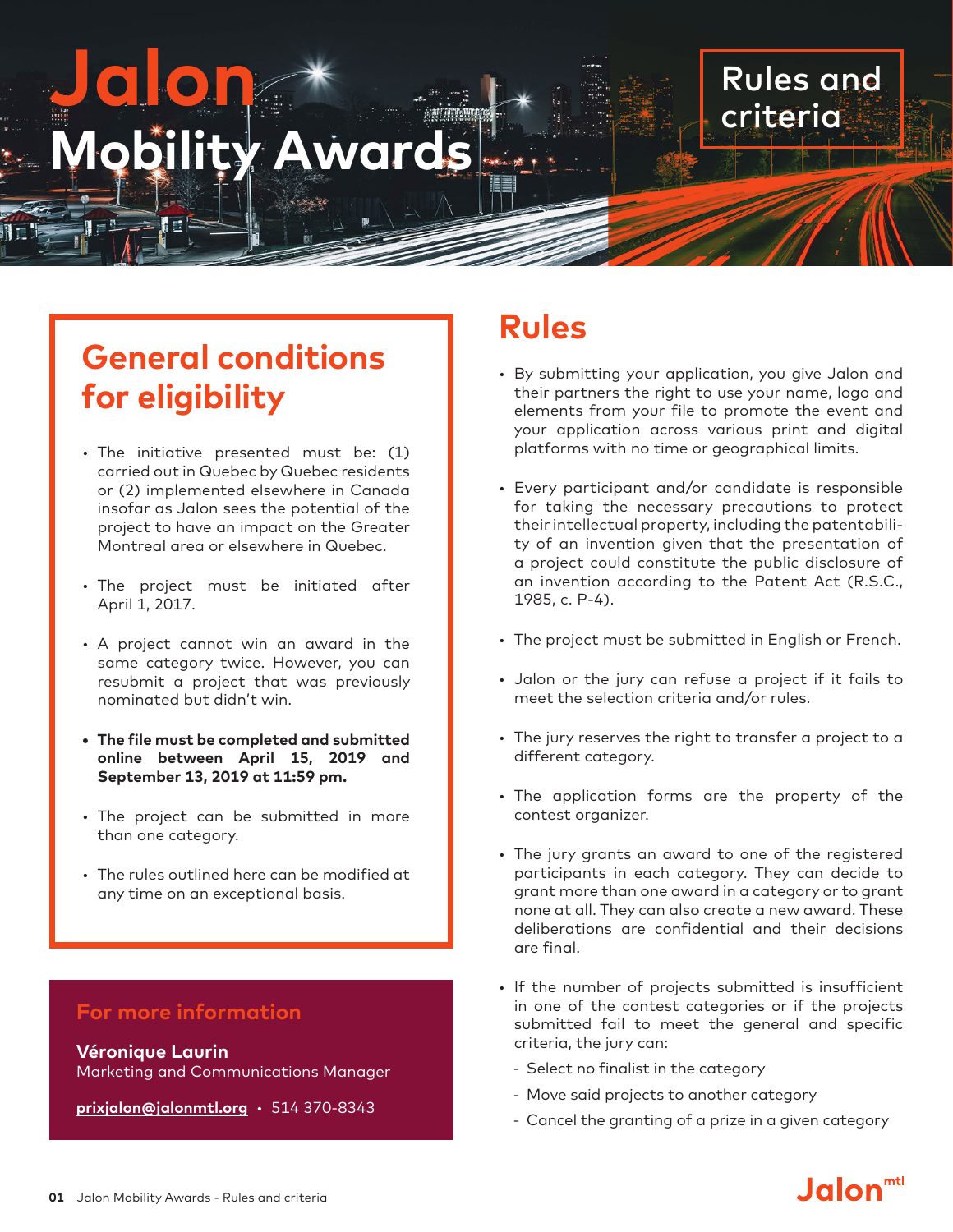# **Presentation criteria**

All of the elements below must be submitted by email to prixjalon@jalonmtl.org for the application to be considered by the jury. This email must include:

- **• The completed application form**
- **• Photos, illustrations, logos – please provide:**
	- 2 to 5 digital photos or illustrations of the project in 72 dpi and 300 dpi formats with a minimum resolution of 1,200 pixels wide x 630 pixels high.
	- A photo of the person or the team leading the project in 72 dpi and 300 dpi formats, including a caption of the people who appear on the photo (name and role)
	- Logo of the organization (if applicable) in vector format

Please respect the following nomenclature when naming the photos or illustrations of the project: **Project name\_category\_company\_photo credits\_01.jpg**

The images or illustrations provided must be professional quality and royalty free, including the professional photo credits, if applicable.

Note that we may use the images in our communication tools (newsletter, social media, website, program, etc.) and other partners of the event may also do so, strictly for promotional purposes.

#### **• Participation fees**

A fee of \$120 is charged for each application per project and per category. Payments must be paid online at the following address:

#### **[www.weezevent.com/prix-jalon-de-la-mobilite](https://www.weezevent.com/prix-jalon-de-la-mobilite)**

Please note that applications will only be considered once the payment has been received.

An organization that submits several projects will pay \$100 for each subsequent application. Special concessions may be made with regards to the fees associated with the student award or for non-profit organization.

Contact the Jalon team at **[prixjalon@jalonmtl.org](mailto:prixjalon@jalonmtl.org)** for more information.

# **Jury and evaluation criteria**

An independent jury comprised of five people will evaluate the applications. The projects submitted must meet all of the criteria listed for each category.

**It is mandatory** that all projects contribute to sustainable and/or intelligent mobility as defined here:

- **• For mobility to be sustainable, it must be**: efficient, safe, perennial, equitable, integrated into the environment and compatible with human health and ecosystems. Sustainable mobility limits the consumption of space and resources, and provides and facilitates access. It promotes economic vitality, is socially responsible and preserves the integrity of the environment. (Source: *Transports Québec*)
- **• Intelligent mobility**: Intelligent mobility designates the use of information and digital technologies in the field of transportation, also know as Intelligent Transport Systems (ITS). It promotes service quality and user comfort, safety, contactless payment, knowledge of the multimodal offering and the regulation of traffic and public transit for mobility that is more secure, connected, affordable and eco-friendly<sup>1</sup>.

#### **The following general criteria will also be taken into consideration for each of the categories:**

- The innovative nature of the project from a technological, practical, approach-based or comprehension-based point of view that fosters real change for the mobility of tomorrow.
- The ability of the project to promote synergy between different mobility players or different aspects of mobility
- A project capable of showing the potential beneficial impact in one or more of the following fields:
	- Environmental
	- Economic
	- Social
- A project that solves a precise and real issue in sustainable and/or intelligent mobility, and that can ideally be applied on a larger scale.

**Jalon**<sup>mtl</sup>

1 - [www.mobilite-intelligente.com](https://www.mobilite-intelligente.com)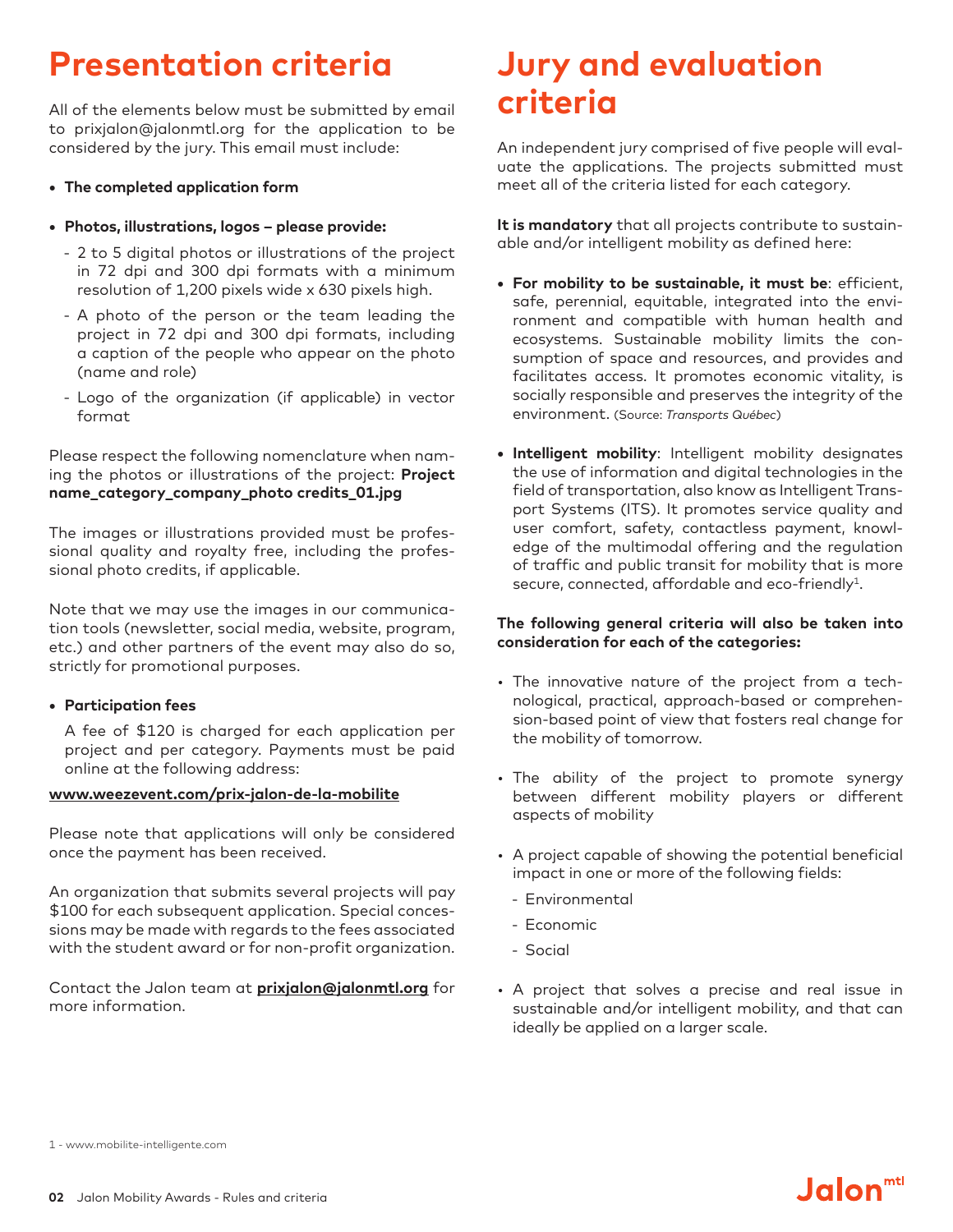# **Specific criteria per category**

# **1 - Technological innovation**

Technological innovation advances mobility and demonstrates the potential to have a meaningful impact on its future.

#### **Specific criteria**

#### **The project must meet one or more of the following criteria:**

- Potential or possible application of the technology (without having to be rolled out on a broad scale) or an innovation that enhances the understanding of mobility practices or fosters the ability to evaluate their impact
- • Tangible technology (not just digital)

# **2 - Digital innovation**

Digital innovation promotes intelligent mobility and the emergence of new services through the implementation of information technology solutions.

#### **Specific criteria**

#### **The project must meet one or more of the following criteria:**

- An innovation in the IT field—be that data collection, data dissemination or data sharing—that benefits either the user or the mobility service operator
- • Must promote the emergence of new services or practices in intelligent mobility
- Must represent a new way to cross-reference data

## **3 - Collective and shared mobility**

An initiative, tool, service or project that promotes collective and shared mobility in its design, goals and execution.

#### **Specific criteria**

#### **The project must meet one or more of the following criteria:**

- A mobility initiative that fosters, enhances or optimizes:
	- the use of public transit
- sharing and pooling
	- o vehicle fleets (taxis, car sharing, carpooling, etc.)
	- o active modes of transport (bikes, scooters, etc.)
	- o necessary transportation-related resources (charging stations, parking spots, etc.)
- The initiative encourages behavioural change
- • The initiative targets the general public or subcommunities like neighbourhoods, companies, citizen groups or organizations

# **4 - Active mobility**

An initiative, tool, service or project that promotes active mobility in its design, goals and execution.

#### **Specific criteria**

#### **The project must meet one or more of the following criteria:**

- A mobility initiative that fosters, enhances or optimizes active modes of transport that demand human effort.
- The initiative encourages behavioural changes towards more active modes of transport.
- The initiative targets the general public or subcommunities like neighbourhoods, companies, citizen groups or organizations

# **5 - Urban logistics**

A project that demonstrates excellence in improving the movement of goods in an urban context.

#### **Specific criteria**

#### **The project must meet one or more of the following criteria:**

- • Contributes to the current discussion regarding how to supply our cities in the future
- An initiative or a solution that concretely reduces the negative externalities associated with transportation and the delivery of goods in densely populated areas, like:
	- other vulnerable users put at risk
	- air and sound pollution
	- traffic congestion and obstructions, greenhouse gas emissions